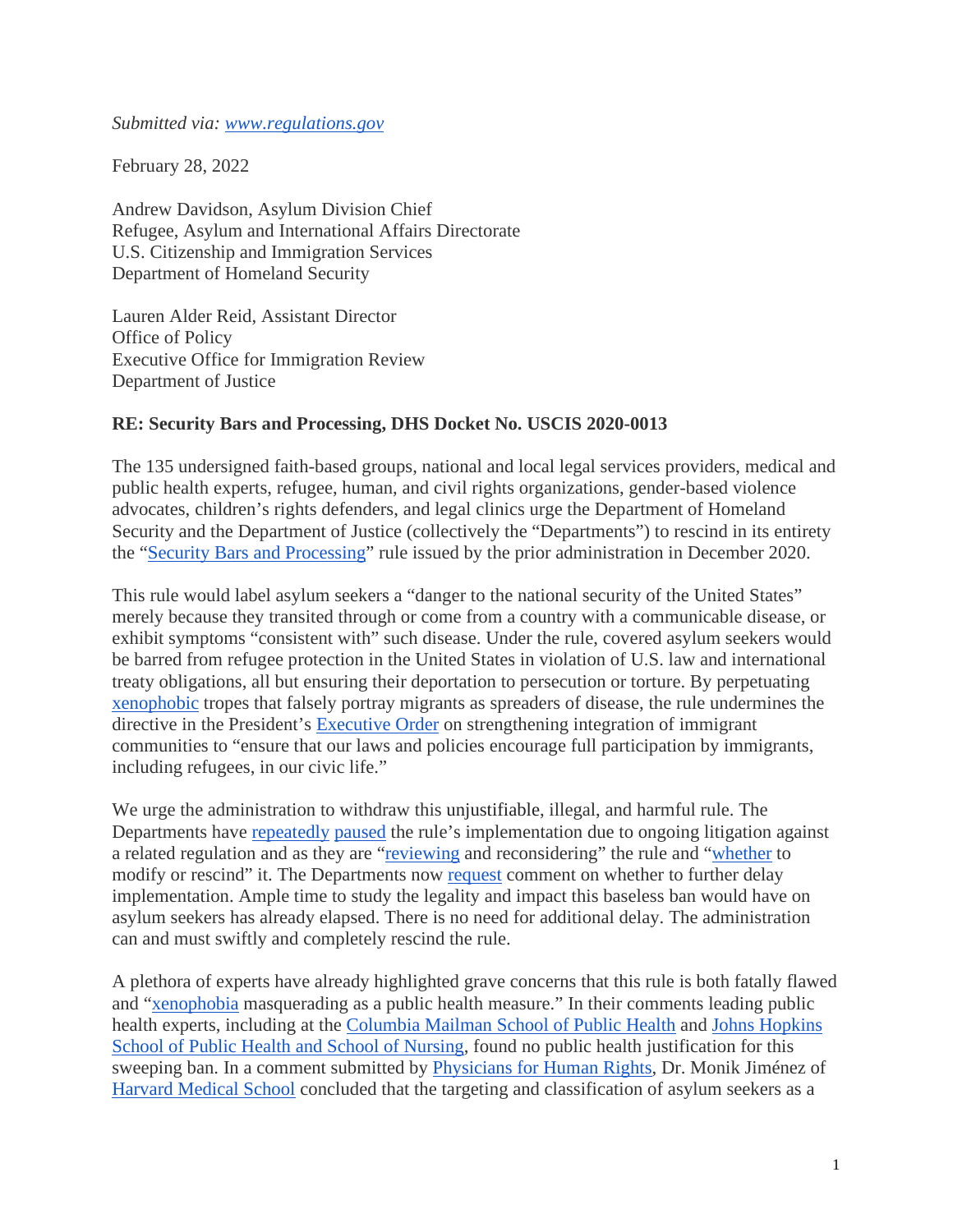public health threat is "not based on sound epidemiological evidence." [Médecins Sans](https://www.regulations.gov/comment/USCIS-2020-0013-1537)  [Frontières/](https://www.regulations.gov/comment/USCIS-2020-0013-1537)Doctors Without Borders, a humanitarian organization with 50-years experience responding to disease outbreaks, characterized the rule as "counterproductive" and noted that "public health measures work best when they are inclusive. They fail when vulnerable people, like migrants and asylum seekers, are excluded."

As the [African Human Rights Coalition](https://www.regulations.gov/comment/USCIS-2020-0013-1490) commented, the rule "exacerbates racist tropes and myths of immigrants as carriers of disease." Deeply rooted in [eugenics,](https://www.npr.org/2019/05/08/721371176/eugenics-anti-immigration-laws-of-the-past-still-resonate-today-journalist-says) this ideology echoes throughout this rule. [Many](https://www.regulations.gov/comment/USCIS-2020-0013-1957) [LGBTQ](https://www.regulations.gov/comment/USCIS-2020-0013-1983) [groups](https://www.regulations.gov/comment/USCIS-2020-0013-1428) and HIV [advocacy](https://www.regulations.gov/comment/USCIS-2020-0013-2127) and [treatment](https://www.regulations.gov/comment/USCIS-2020-0013-4951) organizations also expressed alarm that the rule, similar to the discriminatory immigration ban on individuals living with HIV that was finally lifted by the Centers for Disease Control and Prevention (CDC) in 2010, would discriminate ["against](https://www.regulations.gov/comment/USCIS-2020-0013-4951) individuals on the basis of immigration status [and the] countries in which the person has lived or traveled" and would put particularly vulnerable populations such as ["women,](https://www.regulations.gov/comment/USCIS-2020-0013-2127) people from the LGBTQ+ community, and people from ethnic or religious minorities at risk."

The rule violates U.S. law and treaty obligations, including those adopted by Congress through its passage of the Refugee Act of 1980. The [Congressional Hispanic Caucus](https://www.regulations.gov/comment/USCIS-2020-0013-4952) stressed in its comment that the rule would have "devastating and senseless consequences" for asylum seekers and violate the clear intent of Congress, "reiterated over and over for four decades," "that the United States provide a meaningful and fair path to protection for those fleeing persecution." The [American Bar Association](https://www.regulations.gov/comment/USCIS-2020-0013-2057) and the [Round Table of Former Immigration Judges,](https://www.regulations.gov/comment/USCIS-2020-0013-1113) a bipartisan group of dozens of former immigration judges, similarly objected to the rule as inconsistent with domestic and international law. Human rights organizations, including [Amnesty International,](https://www.amnestyusa.org/wp-content/uploads/2020/08/8.10.2020-Amnesty-International-Comment-Opposing-New-National-Security-Asylum-Regulation.pdf) [Human Rights First,](https://www.regulations.gov/comment/USCIS-2020-0013-5095) and [Human Rights Watch,](https://www.regulations.gov/comment/USCIS-2020-0013-1828) condemned the rule as violating U.S. obligations under the Refugee Convention that prohibit the return of refugees to persecution as well as U.S.' obligations under the Convention Against Torture, the International Covenant on Civil and Political Rights, and customary international law. [UNICEF](https://www.unicefusa.org/sites/default/files/UNICEF%20USA%20Comment%20on%20Asylum%20Restrictions.pdf) expressed concern that "this harmful rule could result in the forced return of children and families to Central America and Mexico, where they will face the grave child protection risks they fled in the first place."

In addition, [scores](https://www.regulations.gov/comment/USCIS-2020-0013-5097) [of](https://www.regulations.gov/comment/USCIS-2020-0013-0767) [faith-based](https://www.regulations.gov/comment/USCIS-2020-0013-1825) [groups,](https://www.regulations.gov/comment/USCIS-2020-0013-1414) [national](https://www.regulations.gov/comment/USCIS-2020-0013-2178) [and](https://www.regulations.gov/comment/USCIS-2020-0013-2210) [local](https://www.regulations.gov/comment/USCIS-2020-0013-2139) [legal](https://www.regulations.gov/comment/USCIS-2020-0013-1837) [services](https://www.regulations.gov/comment/USCIS-2020-0013-2225) [providers,](https://www.regulations.gov/comment/USCIS-2020-0013-2016) [refugee,](https://www.regulations.gov/comment/USCIS-2020-0013-5110) [immigrant,](https://www.regulations.gov/comment/USCIS-2020-0013-1345) [and](https://www.regulations.gov/comment/USCIS-2020-0013-2176) [civil](https://www.regulations.gov/comment/USCIS-2020-0013-1858) [rights](https://www.regulations.gov/comment/USCIS-2020-0013-1912) [organizations,](https://www.regulations.gov/comment/USCIS-2020-0013-2072) [gender-based](https://www.regulations.gov/comment/USCIS-2020-0013-1241) [violence](https://www.regulations.gov/comment/USCIS-2020-0013-1263) [advocates](https://www.regulations.gov/comment/USCIS-2020-0013-1843) and [children's](https://www.regulations.gov/comment/USCIS-2020-0013-1003) [rights](https://www.regulations.gov/comment/USCIS-2020-0013-1938) [defenders](https://www.regulations.gov/comment/USCIS-2020-0013-1349) provided the Departments submissions detailing how the rule would deny people seeking refuge access to the U.S. asylum process in violation of domestic law and international obligations, baselessly exploit a public health emergency to enshrine discrimination against refugees in U.S. regulations, threaten the safety of vulnerable children, and return survivors of persecution and torture to grave harms.

In concert with so many experts and stakeholders condemning this unjustifiable rule, we reiterate that it is past time to fully rescind this ban on asylum.

Respectfully,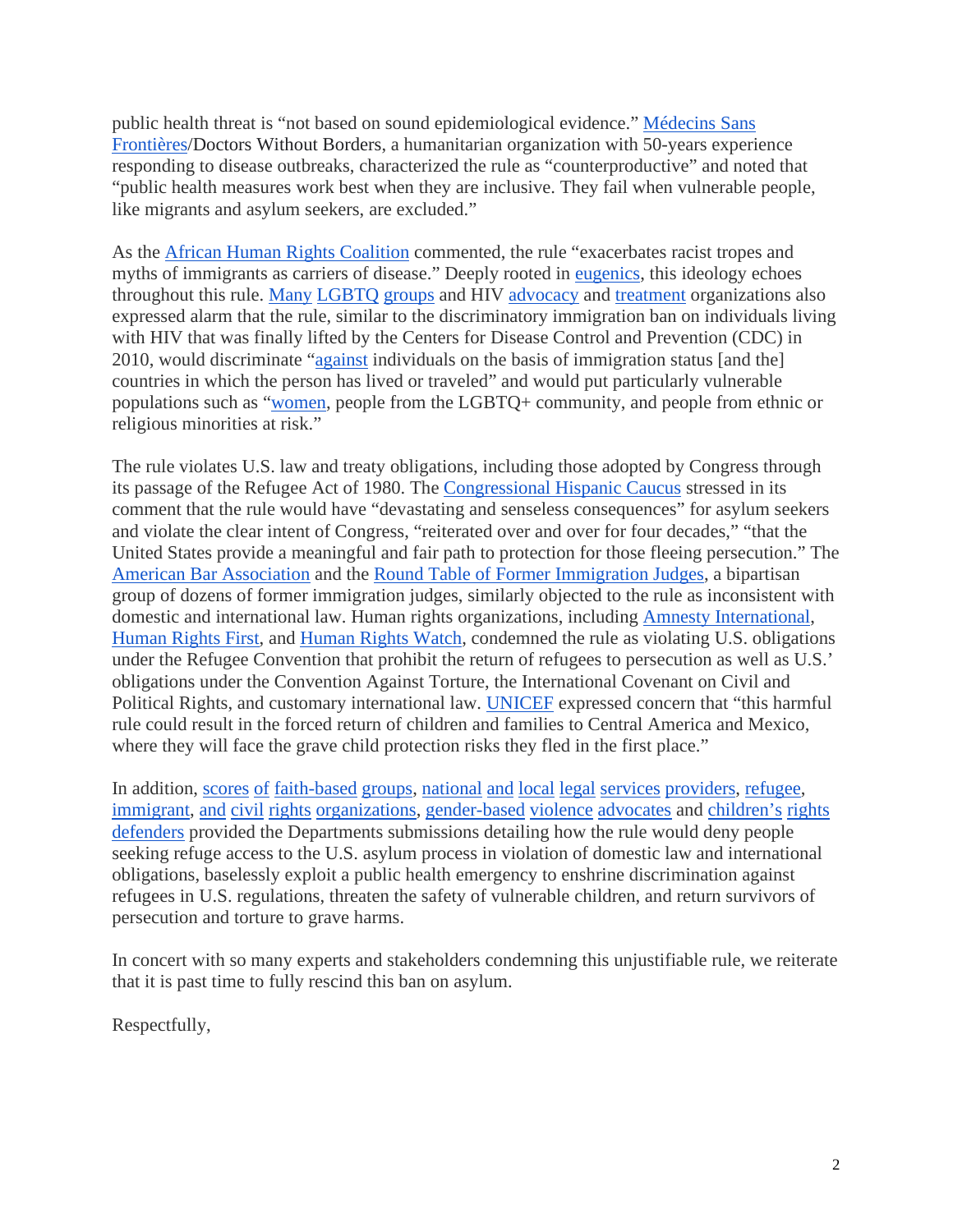ADL (Anti -Defamation League) Adorers of the Blood of Christ, US Region Advocating Opportunity Al Otro Lado Aldea - The People's Justice Center American Friends Service Committee American Immigration Council American Immigration Lawyers Association [Asian Pacific Institute on Gender](https://www.regulations.gov/comment/USCIS-2020-0013-2138) -Based Violence Asylum Seeker Advocacy Project (ASAP) Bellevue Program for Survivors of Torture Border Kindness Caldwell Sisters of Saint Dominic California Collaborative for Immigrant Justice Capital Area Immigrants' Rights Coalition Casa Monarca, Humanitarian Aid for Migrants [Center for Gender & Refugee Studies](https://www.regulations.gov/comment/USCIS-2020-0013-1241)  [Center for Victims of Torture](https://www.regulations.gov/comment/USCIS-2020-0013-1843) Central American Resource Center - CARECEN - of California Centro Legal de la Raza Christian Reformed Church Office of Social Justice Church World Service Coalition on Human Needs Columbia Law School Immigrants' Rights Clinic Community Legal Services in East Palo Alto Communidad Maya Pixan Ixim Congregation of Divine Providence, Texas Cooperative Baptist Fellowship Council for Global Equality Daughters of Charity of Saint Vincent de Paul USA Detention Watch Network Disability Rights Education & Defense Fund Disciples Immigration Legal Counsel Disciples Refugee and Immigration Ministries Doctors for Camp Closures Doctors of the World - USA Dominican Sisters of Adrian [East Bay Sanctuary Covenant](https://www.regulations.gov/comment/USCIS-2020-0013-2052) Education and Leadership Foundation Esperanza Immigrant Rights Project, CCLA Inc. Fayetteville Justice for Our Neighbors Fellowship Southwest [First Focus on Children](https://www.regulations.gov/comment/USCIS-2020-0013-1003) [Florence Immigrant & Refugee Rights Project](https://www.regulations.gov/comment/USCIS-2020-0013-2139)  Franciscan Action Network Franciscan Sisters of the Sacred Heart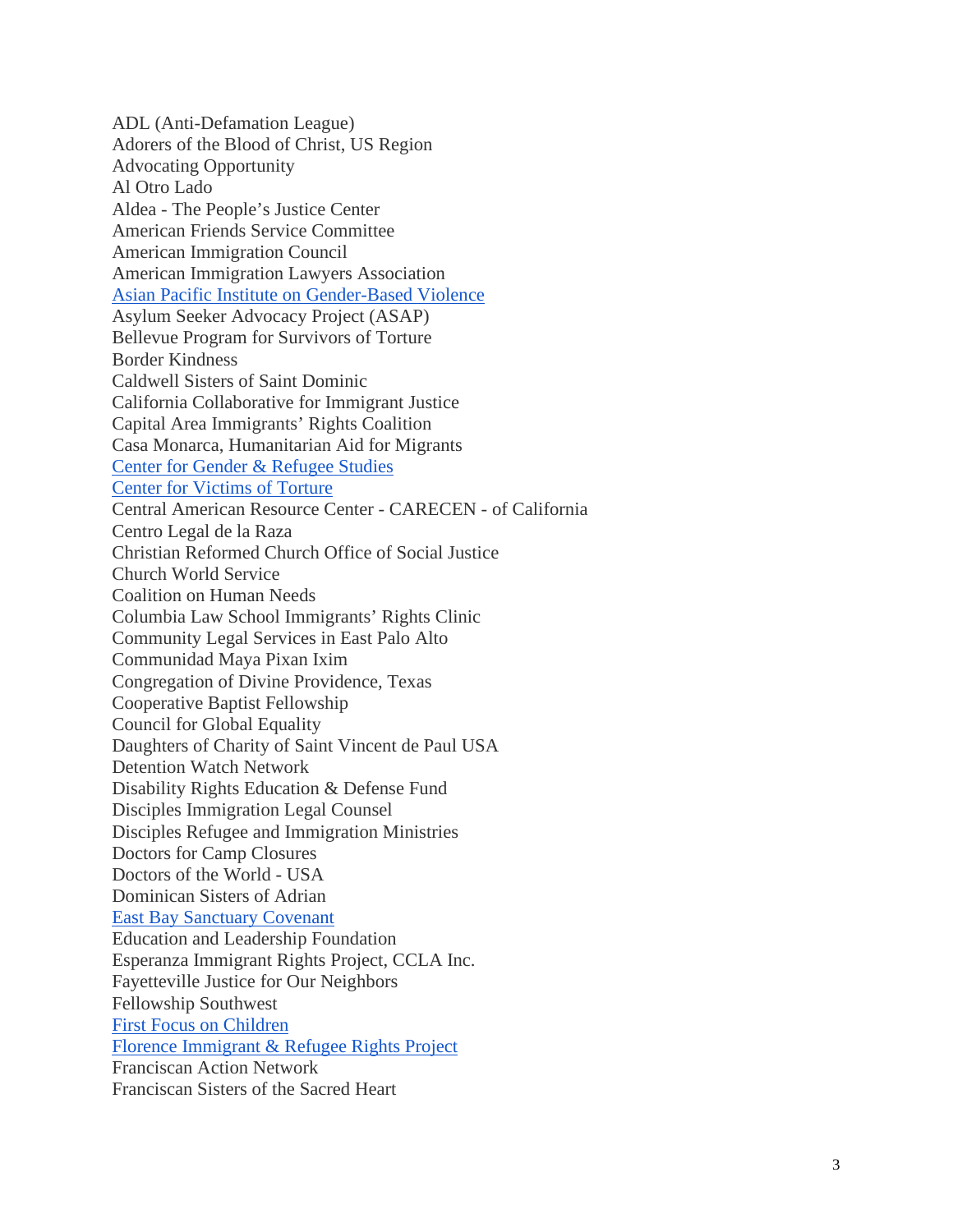[Freedom Network USA](https://www.regulations.gov/comment/USCIS-2020-0013-1872) **GEOPSYCHIATRY** Georgia Asylum and Immigration Network (GAIN) **[HIAS](https://www.regulations.gov/comment/USCIS-2020-0013-5097)** Hope Border Institute [Human Rights First](https://www.regulations.gov/comment/USCIS-2020-0013-5095) [Human Rights Initiative of North Texas](https://www.regulations.gov/comment/USCIS-2020-0013-1913) Immigrant Defenders Law Center Immigrant Hope Atlanta Immigrant Legal Resource Center [Immigration Equality](https://www.regulations.gov/comment/USCIS-2020-0013-1428)  Instituto para las Mujeres en la Migración (IMUMI) Interfaith Movement for Human Integrity Interfaith Welcome Coalition - San Antonio [International Refugee](https://www.regulations.gov/comment/USCIS-2020-0013-2214) [Assistance Project](https://www.regulations.gov/comment/USCIS-2020-0013-5110) (IRAP) International Rescue Committee Japanese American Citizens League John Hopkins Center for Humanitarian Health Just Neighbors Justice Action Center Justice for Our Neighbors El Paso [Kids in Need of Defense](https://www.regulations.gov/comment/USCIS-2020-0013-1938) Kino Border Initiative Leadership Conference of Women Religious Long Island Immigration Clinic Madres e Hijos [Migrant Center for Human Rights](https://www.regulations.gov/comment/USCIS-2020-0013-2215)  Mississippi Center for Justice [National Immigrant Justice Center](https://www.regulations.gov/comment/USCIS-2020-0013-5094) National Immigration Law Center National Immigration Project of the National Lawyers Guild National Justice for Our Neighbors National Network for Immigrant and Refugee Rights NETWORK Lobby for Catholic Social Justice New York Annual Conference Board of Church and Society North American Climate, Conservation and Environment (NACCE) Oasis Legal Services **OneAmerica** Open Immigration Legal Services [Oxfam America](https://www.regulations.gov/comment/USCIS-2020-0013-1903) PANA (The Partnership for the Advancement of New Americans) Peace and Justice Team Congregation of Saint Joseph [Physicians for Human Rights](https://www.regulations.gov/comment/USCIS-2020-0013-2094)  [Program on Forced Migration and Health, Columbia University Mailman School of Public](https://www.publichealth.columbia.edu/public-health-now/news/public-health-experts-urge-us-officials-withdraw-proposed-rule-would-bar-refugees-asylum-and-and?utm_content=buffer37f41&utm_medium=social&utm_source=twitter.com&utm_campaign=buffer)  **[Health](https://www.publichealth.columbia.edu/public-health-now/news/public-health-experts-urge-us-officials-withdraw-proposed-rule-would-bar-refugees-asylum-and-and?utm_content=buffer37f41&utm_medium=social&utm_source=twitter.com&utm_campaign=buffer)** Public Law Center